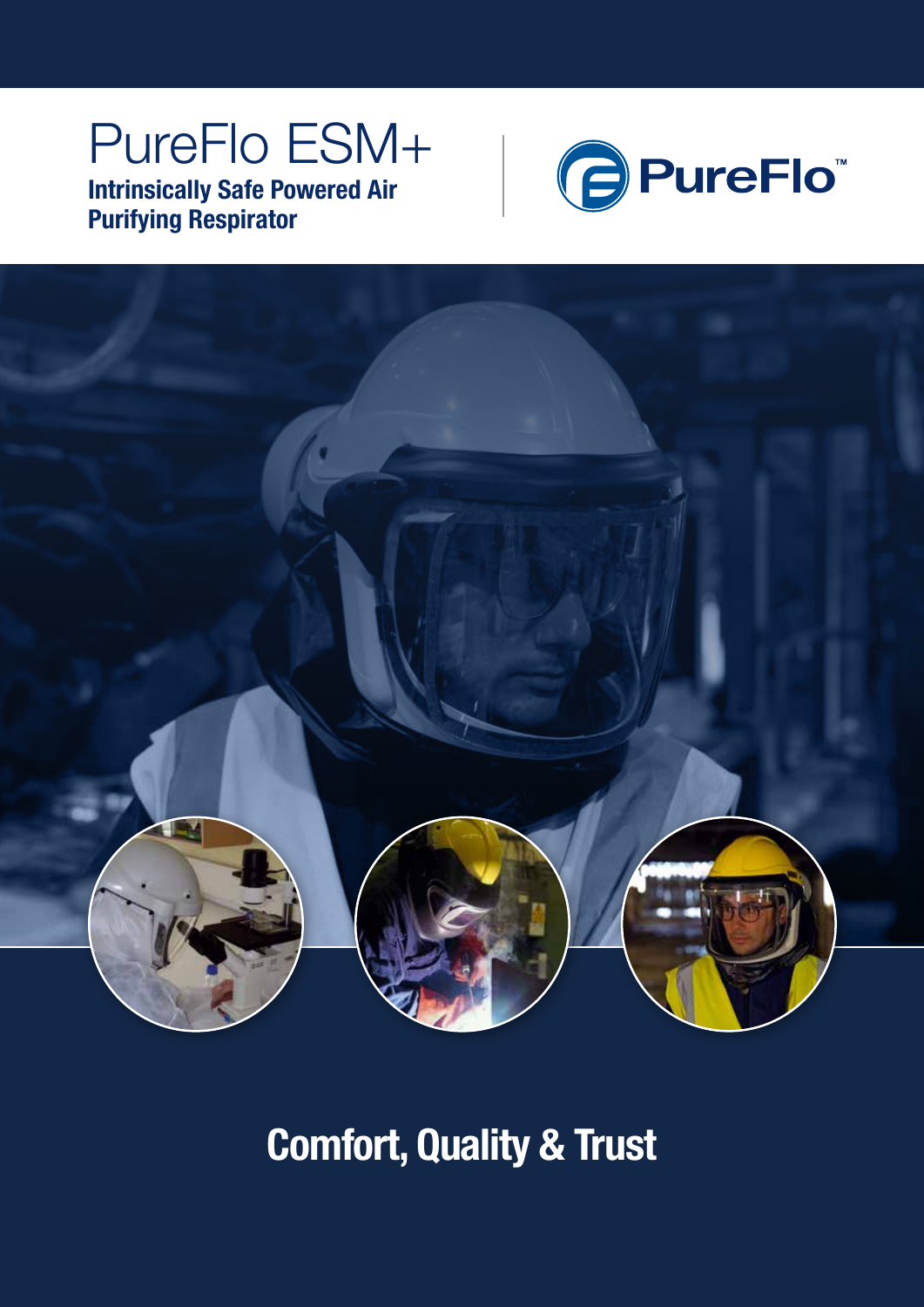# PureFlo® Industrial Respirators Comfort, Quality & Trust

Gentex Europe is a UK manufacturer with over 100 years' experience in the production of head, face, and respiratory protection for industrial, military, and public order environments.

Our brand is synonymous with providing optimum levels of protection for personnel working in hazardous situations.

PureFlo industrial respirators are among the highest performing and most cost effective protective systems available on the market today. Proven and used throughout the world in a wide variety of heavy and light duty industries, and by numerous multi-national organisations, our wide range of PureFlo industrial respirators can be configured to match your exact needs.

HISL DGS 704 Au

**PP FILTER CLASS P3**<br>SYSTEM CLASS TH3P<br>N12941 P SL PR01180  $ce$ 

**PureFlo** 



### PureFlo ESM+ Intrinsically Safe Powered Air Purifying Respirator

The leading self-contained, modular Powered Air Purifying Respirator from Gentex Europe:

- **Intrinsically Safe** approved for use in certain types of gas and dust environments where there are potentially explosive atmospheres.
- No trailing leads, hoses, or cables provides improved safety (no "snagging") and permits use in wider range of applications compared to traditional back mounted powered respirators.
- No belt mounted blower unit required thereby improving user comfort. Ideal for use with a range of protective workwear.
- Modular design: can be configured to exactly match the required application.
- No requirement for face fit testing and can be used safely with beards and/or prescription spectacles.
- **Lightweight** integrated respiratory, head, eye and face protection.
- **Proven low running costs** with exceptional protection levels.
- Includes 2 x 4-hour NiMH batteries and smart chargers, plus optional 16 station smart multi-charger.
- **Increased airflow** to 220 l/m on P3 filter & 205 l/m on a ABEP3 filter.
- Sealed motor housing for ease of maintenance, enhanced cleaning and protection from contaminants.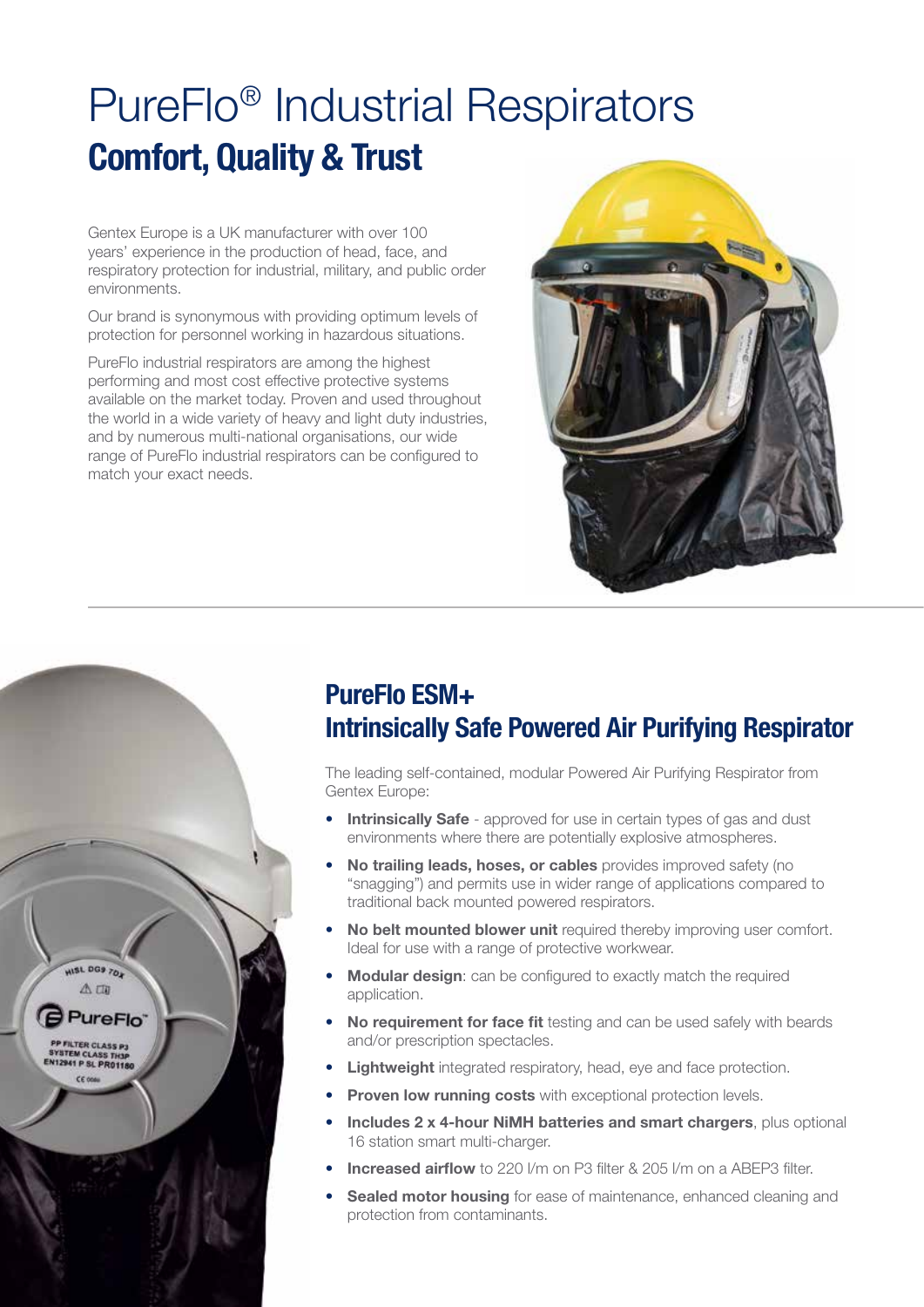## TECHNICAL SPECIFICATION

| Weight                   | 1.5kg (nominal)                                                                                                                                                                                                      |
|--------------------------|----------------------------------------------------------------------------------------------------------------------------------------------------------------------------------------------------------------------|
| <b>Head Size Range</b>   | $54 - 61$ cm                                                                                                                                                                                                         |
| <b>Humidity</b>          | 0-90% (store out of direct sunlight)                                                                                                                                                                                 |
| <b>Protection Factor</b> | Assigned Protection Factor (APF) - 40<br>Nominal Protection Factor (NPF) - 500                                                                                                                                       |
| <b>Regulated Airflow</b> | P3 Filter - 220 I/m initial, 170 I/m minimum<br>ABEP3 Filter - 205 I/m initial, 170 I/m minimum                                                                                                                      |
| Power Supply             | Battery: 4-cell, nominal 4.8V, capacity 2.2AH per pack<br>Battery Life: 8-hrs (normal air flow, two fully charged battery packs<br>fitted). Charging Method/Rate: Mains charger, 2.5 hrs from fully dis-<br>charged. |

#### APPROVALS

| <b>Respiratory Protection</b> | EN 12941:1998+A2:2008 TH3P<br>AS/NZS 1716:2012                                                                                                                                                                                                                                           |
|-------------------------------|------------------------------------------------------------------------------------------------------------------------------------------------------------------------------------------------------------------------------------------------------------------------------------------|
| <b>Head Protection</b>        | PF23 - Bump Cap EN 812<br>PF33 - Hard Hat EN 397                                                                                                                                                                                                                                         |
| Eye/Face Protection           | PF23 - Bump Cap EN 166:2002 1B39<br>PF33 - Hard Hat FN 166:2002 1B39                                                                                                                                                                                                                     |
| Environmental Protection      | IP Rating/Class: IP54Cat2;IP44<br>ATFX Certificate: CMI 18ATFX2404X<br>IECEx Certificate: IECEx CML 18.0213X<br>ATEX Classification: II 3 G D<br>Gas Code: Ex ic IIC T4 Gc<br>Dust Code: Ex ic IIIC T135° Dc<br>Ambient Temperature Range: $-5^{\circ}$ C $\leq$ Ta $\leq +40^{\circ}$ C |

## APPLICATIONS

Configurable for heavy, medium, and light duty industries and providing face, head, and respiratory protection.